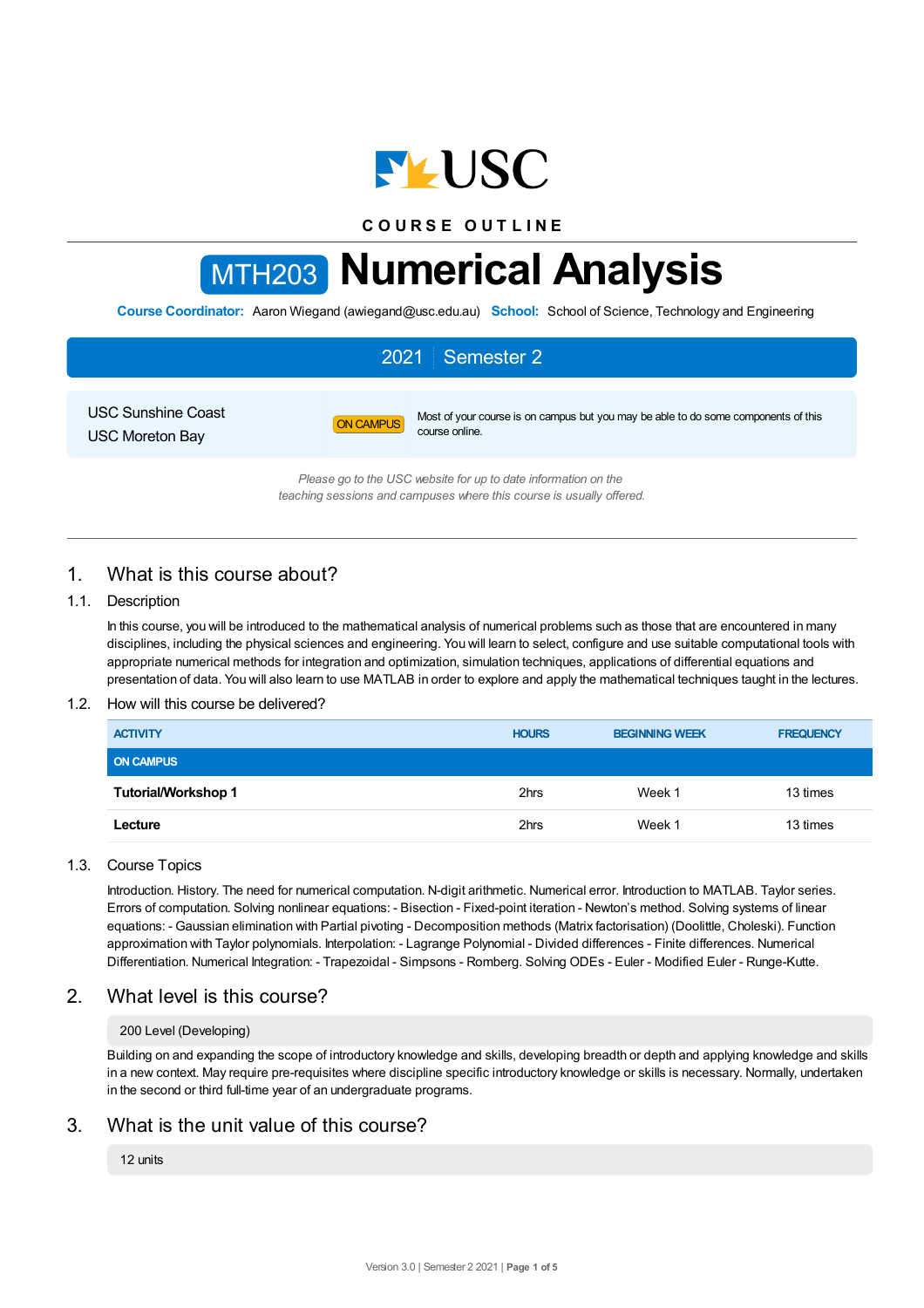# 4. How does this course contribute to my learning?

|   | <b>COURSE LEARNING OUTCOMES</b>                                                                                                                               | <b>GRADUATE QUALITIES</b>                                                 |
|---|---------------------------------------------------------------------------------------------------------------------------------------------------------------|---------------------------------------------------------------------------|
|   | On successful completion of this course, you should be able to                                                                                                | Completing these tasks<br>successfully will contribute to<br>you becoming |
|   | Recall, explain and apply the theory, tools and techniques of topics related to numerical methods of<br>analysis.                                             | Knowledgeable<br>Empowered                                                |
| 2 | Select and combine tools and techniques in numerical analysis to solve mathematical problems in<br>mathematics and science.                                   | Creative and critical thinker<br>Empowered                                |
| 3 | Comprehend and communicate concepts and techniques relevant to numerical analysis, using<br>either written English or mathematical notations, as appropriate. | Knowledgeable<br>Empowered                                                |
|   | Calculate and record results accurately and precisely.                                                                                                        | Knowledgeable<br>Empowered                                                |

## 5. Am Ieligible to enrol in this course?

Refer to the USC [Glossary](https://www.usc.edu.au/about/policies-and-procedures/glossary-of-terms-for-policy-and-procedures) of terms for definitions of "pre-requisites, co-requisites and anti-requisites".

5.1. Pre-requisites

MTH202 or (MTH103 and MTH104)

5.2. Co-requisites

Not applicable

5.3. Anti-requisites

MTH532 or MTH312

5.4. Specific assumed prior knowledge and skills (where applicable)

Matrix operations, Differential Calculus, Integral Calculus. Students entering MTH203 must have a strong knowledge and capability with arithmetic, exponents, logarithms, algebra and trigonometry. If students are uncertain in these topics, they are advised to undertake some self-directed study prior to the start of semester.

## 6. How am Igoing to be assessed?

6.1. Grading Scale

Standard Grading (GRD)

High Distinction (HD), Distinction (DN), Credit (CR), Pass (PS), Fail (FL).

6.2. Details of early feedback on progress

Online problems will be set for students to work on during the first few weeks, which will provide the students with early feedback regarding their preparedness for the course. Students will attend weekly workshops, in which relevant problems are processed and solved step-bystep, under the guidance of the tutor. There is opportunity for questions and assistance. Students will also be provided with homework questions, which will allow them to practice and to determine for themselves if they fully understand that week's material.

6.3. Assessment tasks

| <b>DELIVERY</b><br><b>MODE</b> | <b>TASK</b><br>NO. | <b>ASSESSMENT</b><br><b>PRODUCT</b>    | <b>INDIVIDUAL</b><br><b>OR GROUP</b> | <b>WEIGHTING</b><br>$\frac{9}{6}$ | <b>WHAT IS THE</b><br><b>DURATION /</b><br><b>LENGTH?</b> | <b>WHEN SHOULD I</b><br>SUBMIT?                 | <b>WHERE SHOULD I</b><br><b>SUBMIT IT?</b> |
|--------------------------------|--------------------|----------------------------------------|--------------------------------------|-----------------------------------|-----------------------------------------------------------|-------------------------------------------------|--------------------------------------------|
| All                            | 1                  | Quiz/zes                               | Individual                           | 10%                               | Approx. 10<br>hours                                       | Refer to Format                                 | Online Assignment<br>Submission            |
| All                            | 2                  | Quiz/zes                               | Individual                           | 50%                               | $0.5$ hours<br>each                                       | Throughout teaching<br>period (refer to Format) | In Class                                   |
| All                            | 3                  | Artefact - Technical<br>and Scientific | Individual                           | 40%                               | 20 hours                                                  | Week 12                                         | <b>Online Assignment</b><br>Submission     |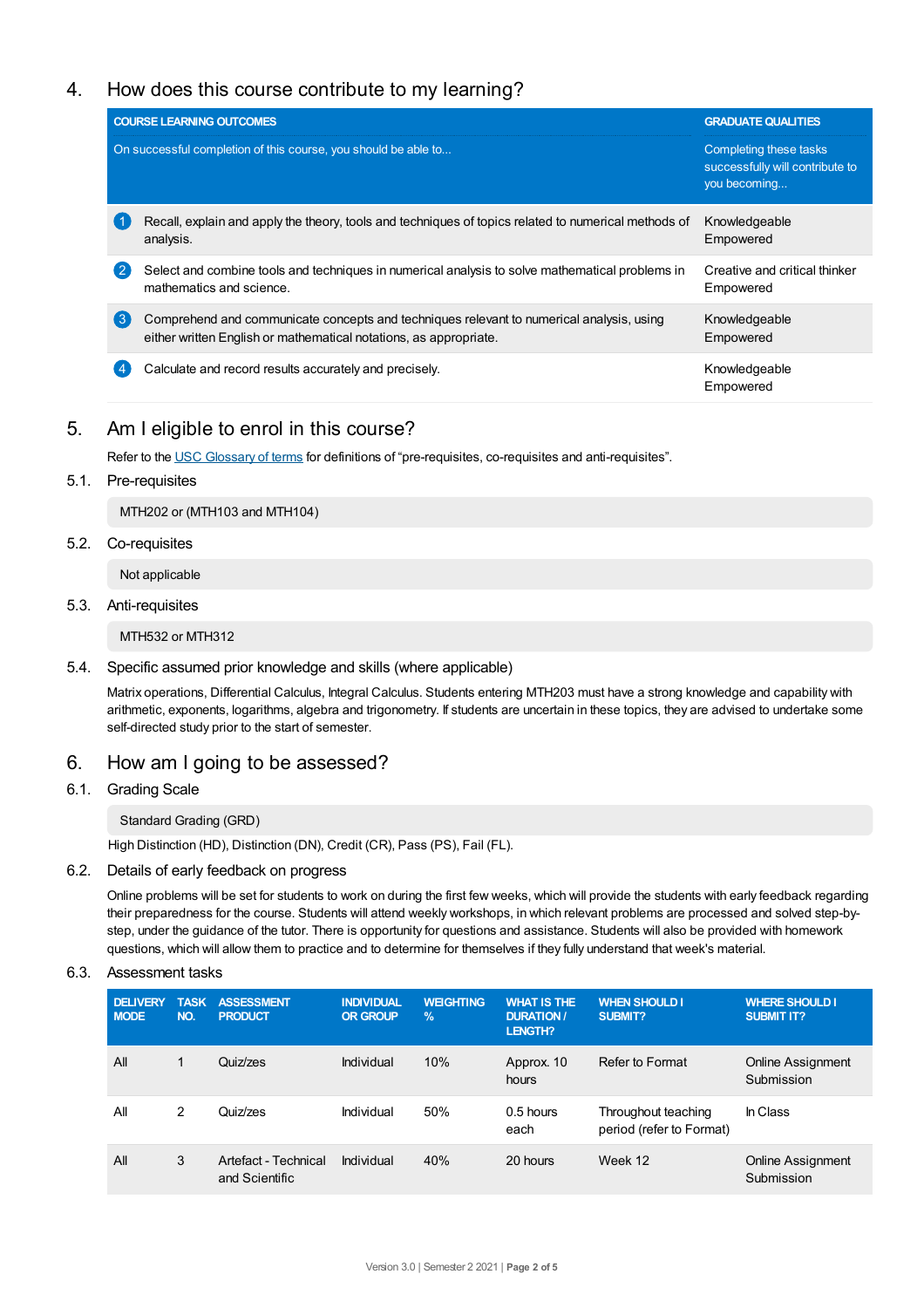## **All - Assessment Task 1:** On-line Exercises

| <b>GOAL:</b>     | These exercises will address the essential, foundation knowledge and skills which form the pre-requisite foundation for<br>Numerical Analysis. These exercises will help you recall and practice using your foundation mathematical knowledge and<br>techniques until you are fluent and accurate and provide immediate feedback regarding your general ability with many of<br>the relevant mathematical techniques.                                                                                                                                                                                                                                                                         |                                                                                                                                                                                                                                                                  |                                     |  |  |
|------------------|-----------------------------------------------------------------------------------------------------------------------------------------------------------------------------------------------------------------------------------------------------------------------------------------------------------------------------------------------------------------------------------------------------------------------------------------------------------------------------------------------------------------------------------------------------------------------------------------------------------------------------------------------------------------------------------------------|------------------------------------------------------------------------------------------------------------------------------------------------------------------------------------------------------------------------------------------------------------------|-------------------------------------|--|--|
| <b>PRODUCT:</b>  | Quiz/zes                                                                                                                                                                                                                                                                                                                                                                                                                                                                                                                                                                                                                                                                                      |                                                                                                                                                                                                                                                                  |                                     |  |  |
| <b>FORMAT:</b>   | Submit: Weeks 1-4. As often as you like until the specified closing date. Individual students log into the online system and<br>receive a unique set of questions. The exercise-sets will be composed of a range of questions or tasks that relate to the<br>content that is foundational to Numerical Analysis. You will calculate the answers and submit these directly back into the<br>web page. The submitted answers are marked immediately and the correct answers are shown. During the time over which<br>the exercise-sets are available as assessment, you may submit as many attempts at each exercise-set as you wish. Some<br>of the very basic exercise sets are time-limited. |                                                                                                                                                                                                                                                                  |                                     |  |  |
| <b>CRITERIA:</b> | No.                                                                                                                                                                                                                                                                                                                                                                                                                                                                                                                                                                                                                                                                                           |                                                                                                                                                                                                                                                                  | <b>Learning Outcome</b><br>assessed |  |  |
|                  | 1                                                                                                                                                                                                                                                                                                                                                                                                                                                                                                                                                                                                                                                                                             | Marks for the online exercises are awarded entirely on the basis of the answers that you<br>type into the computer and submit to the server.                                                                                                                     | $2$ M 4                             |  |  |
|                  | $\overline{2}$                                                                                                                                                                                                                                                                                                                                                                                                                                                                                                                                                                                                                                                                                | Achieving correct answers requires the careful selection and application of relevant<br>mathematical technique so, indirectly, you are also assessed on your ability to: think<br>analytically; select and apply the relevant mathematical tools for the various | (2)14                               |  |  |

## **All - Assessment Task 2:** Module Tests

| <b>GOAL:</b>     | The course is identified as being composed of several "modules". The module tests encourage you to revise<br>the course material on an on-going basis and gives you an opportunity to assess your learning progress against the<br>learning outcomes of this course. These tests also give you valuable practice in learning to solve problems independently,<br>and to communicate your reasoning and methods. |                                                                                                                                                                                         |                                     |  |  |
|------------------|-----------------------------------------------------------------------------------------------------------------------------------------------------------------------------------------------------------------------------------------------------------------------------------------------------------------------------------------------------------------------------------------------------------------|-----------------------------------------------------------------------------------------------------------------------------------------------------------------------------------------|-------------------------------------|--|--|
| <b>PRODUCT:</b>  | Quiz/zes                                                                                                                                                                                                                                                                                                                                                                                                        |                                                                                                                                                                                         |                                     |  |  |
| <b>FORMAT:</b>   | Individual. Mixed practical and theoretical written questions. To be run in your scheduled tutorial class (workshop)(weeks<br>$5,7,9,11,13$ ).                                                                                                                                                                                                                                                                  |                                                                                                                                                                                         |                                     |  |  |
| <b>CRITERIA:</b> | No.                                                                                                                                                                                                                                                                                                                                                                                                             |                                                                                                                                                                                         | <b>Learning Outcome</b><br>assessed |  |  |
|                  | 1                                                                                                                                                                                                                                                                                                                                                                                                               | You will be assessed on your ability to:<br>recall the theoretical and practical components of the course materials covered in the<br>lectures, tutorials and readings for that module. |                                     |  |  |
|                  | 2                                                                                                                                                                                                                                                                                                                                                                                                               | apply the theory and derive solutions to particular examples                                                                                                                            | 11(2)                               |  |  |
|                  | 3                                                                                                                                                                                                                                                                                                                                                                                                               | decide which is the most appropriate method to solve a particular problem                                                                                                               | 00                                  |  |  |
|                  | 4                                                                                                                                                                                                                                                                                                                                                                                                               | communicate the methods, reasoning and working by which solutions may be calculated                                                                                                     | $3\sqrt{4}$                         |  |  |
|                  |                                                                                                                                                                                                                                                                                                                                                                                                                 |                                                                                                                                                                                         |                                     |  |  |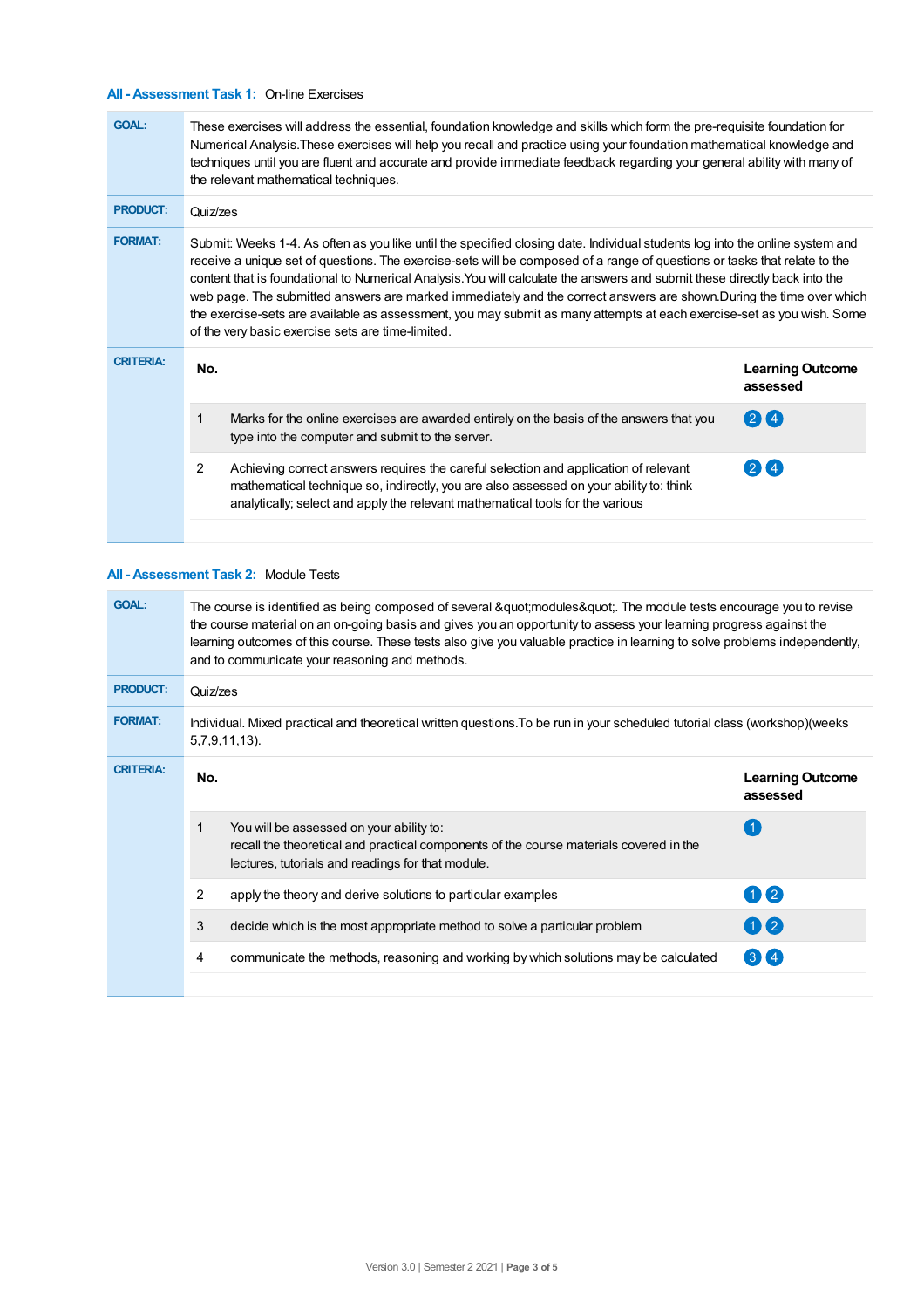#### **All - Assessment Task 3:** Assignment

| This assessment task is designed to encourage you to revisit material from through the semester and to apply it to new<br>sets of problems. This assignment will bring together many of the concepts and techniques in a single body of work, thus<br>forming a "capstone" assessment piece of the course's content.                                                                                                                                                                                                                                                                                                                                                                                                                                                                                                                                                      |  |  |  |  |
|---------------------------------------------------------------------------------------------------------------------------------------------------------------------------------------------------------------------------------------------------------------------------------------------------------------------------------------------------------------------------------------------------------------------------------------------------------------------------------------------------------------------------------------------------------------------------------------------------------------------------------------------------------------------------------------------------------------------------------------------------------------------------------------------------------------------------------------------------------------------------|--|--|--|--|
| Artefact - Technical and Scientific                                                                                                                                                                                                                                                                                                                                                                                                                                                                                                                                                                                                                                                                                                                                                                                                                                       |  |  |  |  |
| Individual assignment. Hand-written mathematical working for solutions to problems are to be scanned to pdf, which must<br>also include any relevant graphs and MATLAB programs which must be presented in Courier New (size 10). Standard<br>FoSHEE assignment coversheet, signed by the student. The pdf must be uploaded to the Blackboard submission area<br>As there will be ample time to work on the assignment, and fully-worked examples of similar problems will have been seen<br>through the semester, only the final answers will be rewarded with marks; however, all evidence of working and methods<br>used must also be provided in the format specified, or a mark will not be awarded. Any evidence of collusion or plagiarism<br>A comprehensive description of the requirements and criteria, against which the assignment will be assessed, will be |  |  |  |  |
| <b>Learning Outcome</b><br>assessed                                                                                                                                                                                                                                                                                                                                                                                                                                                                                                                                                                                                                                                                                                                                                                                                                                       |  |  |  |  |
| 0234                                                                                                                                                                                                                                                                                                                                                                                                                                                                                                                                                                                                                                                                                                                                                                                                                                                                      |  |  |  |  |
|                                                                                                                                                                                                                                                                                                                                                                                                                                                                                                                                                                                                                                                                                                                                                                                                                                                                           |  |  |  |  |

## 7. Directed study hours

A 12-unit course will have total of 150 learning hours which will include directed study hours (including online if required), self-directed learning and completion of assessable tasks. Directed study hours may vary by location. Student workload is calculated at 12.5 learning hours per one unit.

## 8. What resources do I need to undertake this course?

Please note: Course information, including specific information of recommended readings, learning activities, resources, weekly readings, etc. are available on the course Blackboard site– Please log in as soon as possible.

#### 8.1. Prescribed text(s) or course reader

There are no required/recommended resources for this course.

#### 8.2. Specific requirements

In order to practice many of the exercises, you will need to have access to a computer with reasonable internet access. You will also have to download and install MATLAB (at no cost to you, instructions will be provided), or use MATLAB via USCanywhere.

You will need to have capability of digitising (scanning) your written work to a pdf document, for submission of the assignment (information regarding this will be provided).

## 9. How are risks managed in this course?

Health and safety risks for this course have been assessed as low. It is your responsibility to review course material, search online, discuss with lecturers and peers and understand the health and safety risks associated with your specific course of study and to familiarise yourself with the University's general health and safety principles by reviewing the online [induction](https://online.usc.edu.au/webapps/blackboard/content/listContentEditable.jsp?content_id=_632657_1&course_id=_14432_1) training for students, and following the instructions of the University staff.

## 10. What administrative information is relevant to this course?

#### 10.1. Assessment: Academic Integrity

Academic integrity is the ethical standard of university participation. It ensures that students graduate as a result of proving they are competent in their discipline. This is integral in maintaining the value of academic qualifications. Each industry has expectations and standards of the skills and knowledge within that discipline and these are reflected in assessment.

Academic integrity means that you do not engage in any activity that is considered to be academic fraud; including plagiarism, collusion or outsourcing any part of any assessment item to any other person. You are expected to be honest and ethical by completing all work yourself and indicating in your work which ideas and information were developed by you and which were taken from others. You cannot provide your assessment work to others.You are also expected to provide evidence of wide and critical reading, usually by using appropriate academic references.